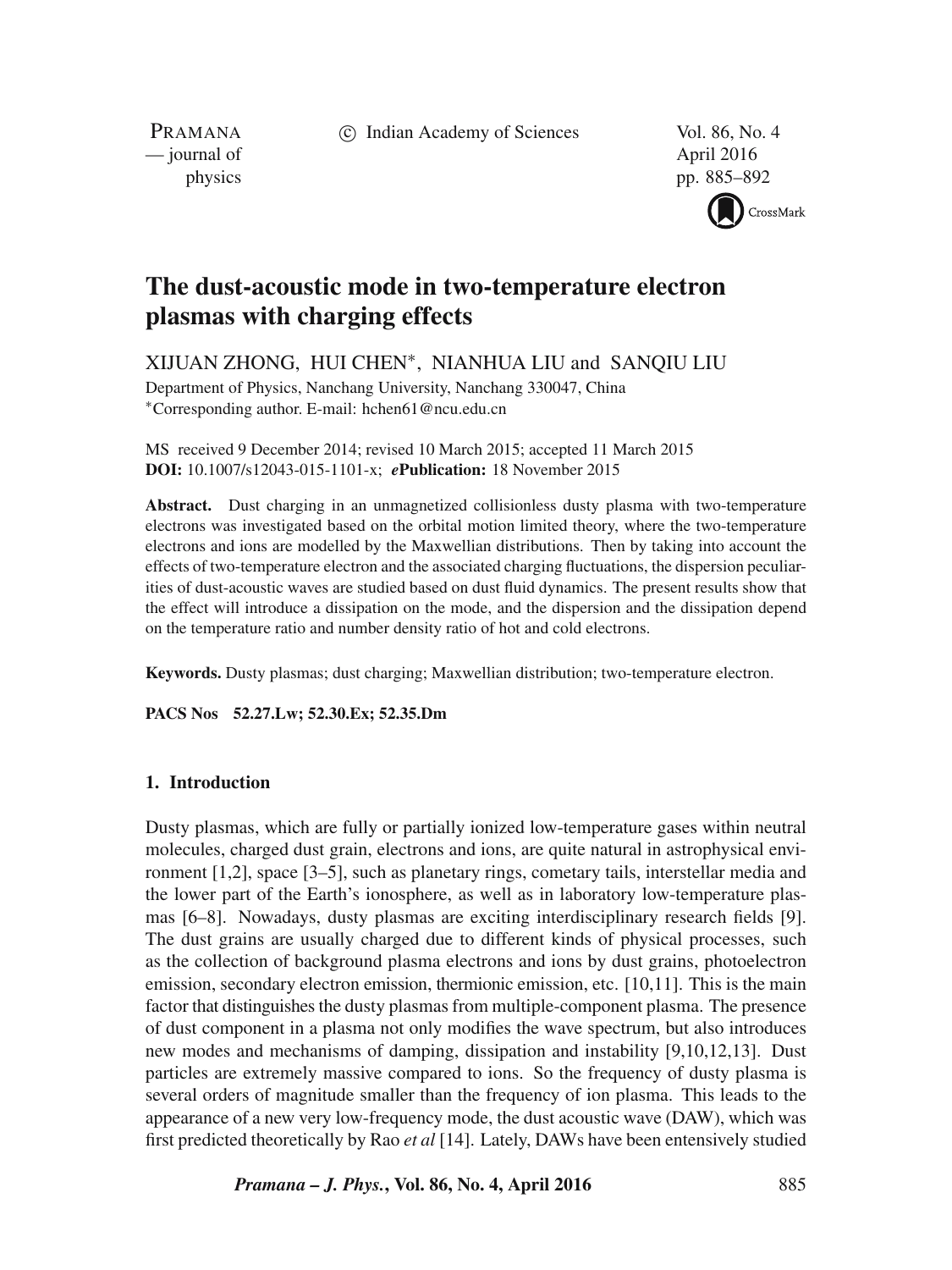## *Xijuan Zhong et al*

on the basis of fluid and Vlasov models or by incorporating dust charge fluctuations [15]. Now, it is well recognized that the properties and charging processes of the dust grains were determined by the surrounding plasma environment. Using kappa and generalized  $(r, q)$  distribution functions for both electrons and ions, Rubab and Murtaza [16] deduced the charging current and modified dispersion relations of dust-acoustic waves. The results show that the wave dispersions and dissipation rates rely on the parameters  $\kappa$  of kappa distribution and  $(r, q)$  of generalized  $(r, q)$  distribution. Besides, the effect of the type of ions on the charging of dust grains in plasma has been investigated. Kim and Merlino [17] experimentally investigated the effect of negative ions on the charging of dust particles in plasma. They indicated that for electrons, negative ions and positive ions of comparable temperatures, the charge (or surface potential) of the dust can be positive if the mass of the positive ion is smaller than that of the negative ion. Maharaj *et al* [18] studied the influence of non-thermal ions on linear DAWs in an unmagnetized plasma consisting of ions that have non-thermal velocity distribution, Boltzmann-distribution electrons and streaming dust particles.

It is well known that two-temperature electrons are found to occur both in space [19–21] and laboratory environment [22–24], and there exist a large variety of wave modes, the spatio-temporal scales of which are quite broad. One of the most interesting and important wave modes is the electron-acoustic waves [25,26], in which the pressure of the hot electrons provides the restoring force, while the cold electron component provides the inertia. Due to their potential roles in interpreting the broadband electrostatic noise observed in various regions of the Earth's magnetosphere [19,20], the electron-acoustic waves and the relevant physics of two-temperature electron plasmas have received a great deal of attention.

As mentioned above, the presence of dust in the plasma modifies the wave spectrum and also introduces new modes and mechanisms for damping, dissipation and instabilities for plasma wave modes. Recently, the effect of dust grains in two-temperature electron plasma has been extensively discussed. Chutov *et al* [27] adopted two-temperature electron dusty plasma model to study the dusty sheaths, and found that the peculiarity of the sheaths depends on temperature and density ratio of both electron components. El-Labany *et al* [28] studied ion-acoustic solitary waves in dusty plasma with two-temperature electrons. El-Labany *et al* [29] studied dust-acoustic solitary wave in a magnetized dusty plasma consisting of hot dusty fluid, nonisothermal ions and two-temperature isothermal electrons with charge fluctuations. They found that the amplitude and width of dust-acoustic solitary wave are modified due to the presence of two types of isothermal electrons. Filippov and Pal [30] investigated the charging dynamics of dust particles in a plasma with two-temperature distribution of electrons and cold ions. It is found that the charge of micron-sized particles could reach ultrahigh values up to  $10<sup>6</sup>$  electron charges, which were two to three orders of magnitude higher than the charge of particles of the same size in discharges of extensively investigated types.

In this paper, we study dispersion peculiarities of DAWs in an unmagnetized collisionless dusty plasma by taking into account the effects of two-temperature electrons and the associated dust-charge fluctuation. In our model, the velocity distribution functions of two-temperature electrons and ions are Maxwellian. The paper is organized as follows: In §2, the closed dust fluid dynamics model equations are proposed by considering the effects of two-temperature electrons and the associated dust-charge fluctuation. In §3, the dispersion equations for DAWs are presented, and the influences of the ratio of temperature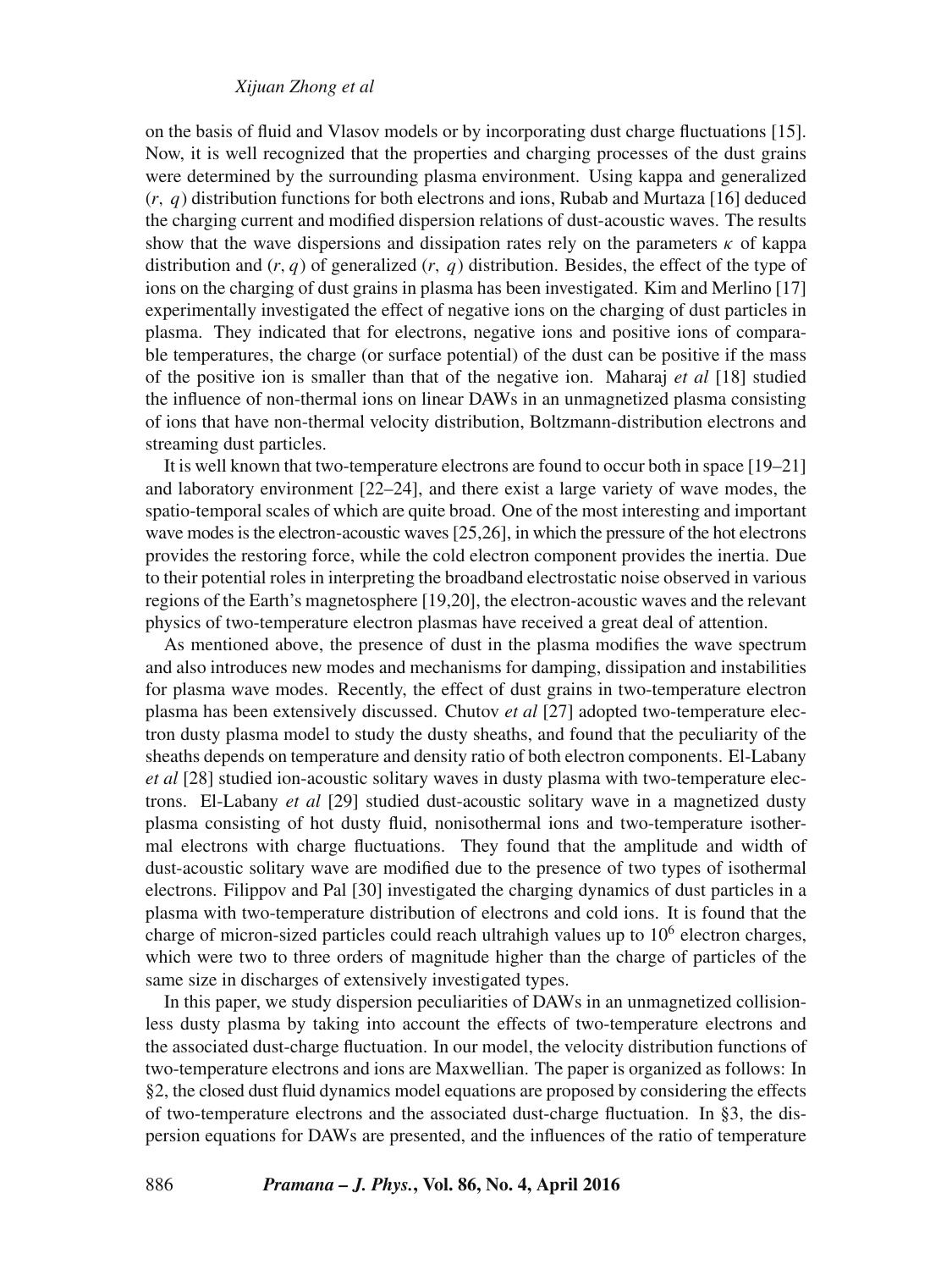and number density of cold to hot electrons on the dispersion and dissipation are analysed. The discussion and conclusion are in §4.

#### **2. Mathematical model**

Consider an unmagnetized dusty plasma whose constituents are cool and hot electrons, singly positively charged ions and micron-sized negatively charged dust grains. For the dust component, the linearized fluid continuity and momentum equations have the form

$$
\partial_t n_{d1} + n_{d0} \nabla \cdot \vec{v}_{d1} = 0,\tag{1}
$$

$$
\partial_t \vec{v}_{d1} = -\frac{q_{d0}}{m_d} \nabla \varphi_1,\tag{2}
$$

and the Poisson equation

$$
\nabla^2 \varphi_1 = -\left[4\pi e \left(n_{i1} - n_{\text{ec1}} - n_{\text{eh1}}\right) + 4\pi q_{\text{d}0} n_{\text{d}1} + 4\pi q_{\text{d}1} n_{\text{d}0}\right],\tag{3}
$$

where  $n_{d1}$ ,  $n_{ecl}$ ,  $n_{eh1}$  and  $n_{i1}$  are the perturbed dust, cold electron, hot electron and ion number density,  $\vec{v}_{d1}$ ,  $\varphi_1$  are the perturbed dust fluid velocity and the electrostatic potential,  $n_{d0}$  and  $q_{d0}$  are the equilibrium number density and charge of dust,  $q_{d1}$  is the dust charge fluctuations which will be determined by dust charging dynamics, respectively. At equilibrium, the quasineutral conditions can be written as  $n_{i0} = n_{e0} + n_{eh0} + (q_{d0}/e)n_{d0}$ .

The cool electron, hot electron and ion number density in the electrostatic DAWs potential  $\varphi_1$  are

$$
n_{ec(h)} = n_{ec(h)0} \exp\left(\frac{e\varphi_1}{T_{ec(h)}}\right),
$$
  
\n
$$
n_i = n_{i0} \exp\left(-\frac{e\varphi_1}{T_i}\right),
$$
\n(4)

where  $n_{\rm ec(h)0}$ ,  $n_{\rm i0}$ ,  $T_{\rm ec(h)}$  and  $T_{\rm i}$  are the equilibrium number density and temperature of cold (hot) electron and ions, respectively. The dust charging equation is [10,12]

$$
\frac{\mathrm{d}q_{\mathrm{d}}}{\mathrm{d}t} = I_j,\tag{5}
$$

where  $q_d$  is the mean charges of the dust grains and  $I_i$  is the collection current of *j*th species ( $j = ec, eh, i$ ) and determined by the integration of the corresponding crosssection with velocity distribution

$$
I_j = \sum_j \int e_j v_j \sigma_j^d f_j(v_j) d^3 v_j.
$$
 (6)

Here  $e_j$  and  $f_j(v_j)$  are the corresponding charge and distribution functions of the species. The charging cross-section of a dust grain  $\sigma_j^d$  is [10,12]

$$
\sigma_j^d = \pi r_d^2 \left( 1 - \frac{2q_j \phi_d}{m_j v_j^2} \right),\tag{7}
$$

where  $m_i$  is the mass of the plasma species j.

*Pramana – J. Phys.***, Vol. 86, No. 4, April 2016** 887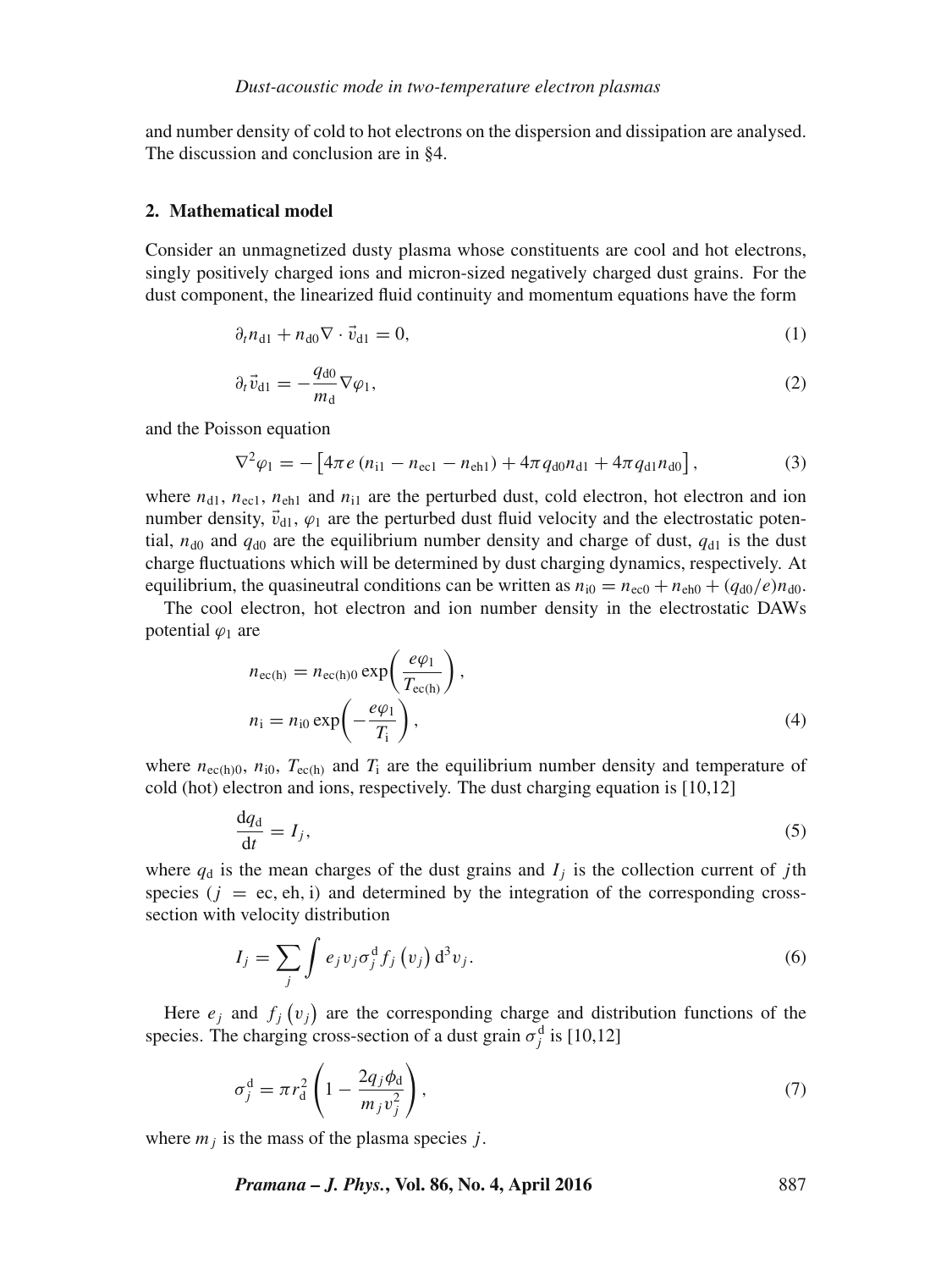## *Xijuan Zhong et al*

It is well known that when the dust plasma is close to thermal equilibrium, the distribution function  $f_i$  approximates a Maxwellian distribution

$$
f_j(v_j) = n_j \left(\frac{m_j}{2\pi T_j}\right)^{3/2} \exp\left(-\frac{v_j^2}{v_{Tj}^2}\right).
$$
\n(8)

By substituting eqs (8) and (7) into eq. (6), we get the collection currents of both hot and cold electrons and ions for a negatively charged dust grain of radius  $r_d$ ,

$$
I_{\rm ec(h)} = -4\pi r_{\rm d}^2 e n_{\rm ec(h)} \left(\frac{T_{\rm ec(h)}}{2\pi m_{\rm e}}\right)^{1/2} \exp\left(\frac{e\phi_{\rm d}}{T_{\rm ec(h)}}\right) \tag{9}
$$

and

$$
I_{\rm i} = 4\pi r_{\rm d}^2 e n_{\rm i} \left(\frac{T_{\rm i}}{2\pi m_{\rm i}}\right)^{1/2} \left(1 - \frac{e\phi_{\rm d}}{T_{\rm i}}\right),\tag{10}
$$

where we introduce  $\phi_d$ , the surface potential of the dust grain. In equilibrium, we have  $I_{i0} + I_{\text{eh0}} + I_{\text{ec0}} = 0$ , which will give the charge (surface potential) of the dust grain.

By letting  $\phi_d = \phi_{d0} + \phi_{d1} \equiv (q_{d0} + q_{d1})/r_d$ , and assuming  $n_{eh0}/n_{ec0} = \alpha$ ,  $T_{eh}/T_{ec} = \beta$ , we obtain the equilibrium and fluctuating collection currents

$$
I_{\rm ec0} = -4\pi r_{\rm d}^2 e n_{\rm ec0} \left(\frac{T_{\rm ec}}{2\pi m_{\rm e}}\right)^{1/2} \left(1 + \frac{e\phi_{\rm d0}}{T_{\rm ec}}\right),
$$
  
\n
$$
I_{\rm ec1} = -|I_{\rm ec0}| \left(\frac{e\phi_{\rm d1}}{T_{\rm ec} + e\phi_{\rm d0}} + \frac{n_{\rm ec1}}{n_{\rm ec0}}\right),
$$
\n(11)

for cold electrons, and

$$
I_{\text{eh}0} \approx \alpha \beta^{1/2} I_{\text{ec}0},
$$
  
\n
$$
I_{\text{eh}1} = -\alpha \beta^{1/2} |I_{\text{ec}0}| \left( \frac{e\phi_{\text{d}1}}{T_{\text{eh}} + e\phi_{\text{d}0}} + \frac{n_{\text{eh}1}}{n_{\text{eh}0}} \right),
$$
\n(12)

for hot electrons, as well as

$$
I_{i0} = 4\pi r_d^2 e n_{i0} \left(\frac{T_i}{2\pi m_i}\right)^{1/2} \left(1 - \frac{e\phi_{d0}}{T_i}\right),
$$
  
\n
$$
I_{i1} = -|I_{i0}| \left(\frac{e\phi_{d1}}{T_i - e\phi_{d0}} - \frac{n_{i1}}{n_{i0}}\right),
$$
\n(13)

for ions, respectively. From these currents, we get the dust charging equation as

$$
(\partial_t + \nu_0) q_{d1} = |I_{ec0}| \left[ \left( 1 + \alpha \beta^{1/2} \right) \frac{n_{i1}}{n_{i0}} - \alpha \beta^{1/2} \frac{n_{eh1}}{n_{eh0}} - \frac{n_{ec1}}{n_{ec0}} \right],
$$
(14)

where  $v_0$  is the charging relaxation rate originating from the variation in the effective collision cross-section due to the charge perturbation at the grain surface as experienced by unperturbed particle and is given by

$$
\upsilon_0 = \frac{|I_{\text{ecl}}| \, e}{r_{\text{d}}} \left[ \frac{1}{T_{\text{ec}} + e\phi_{\text{d0}}} + \frac{\alpha \beta^{1/2}}{T_{\text{eh}} + e\phi_{\text{d0}}} + \frac{1 + \alpha \beta^{1/2}}{T_{\text{i}} - e\phi_{\text{d0}}} \right]. \tag{15}
$$

888 *Pramana – J. Phys.***, Vol. 86, No. 4, April 2016**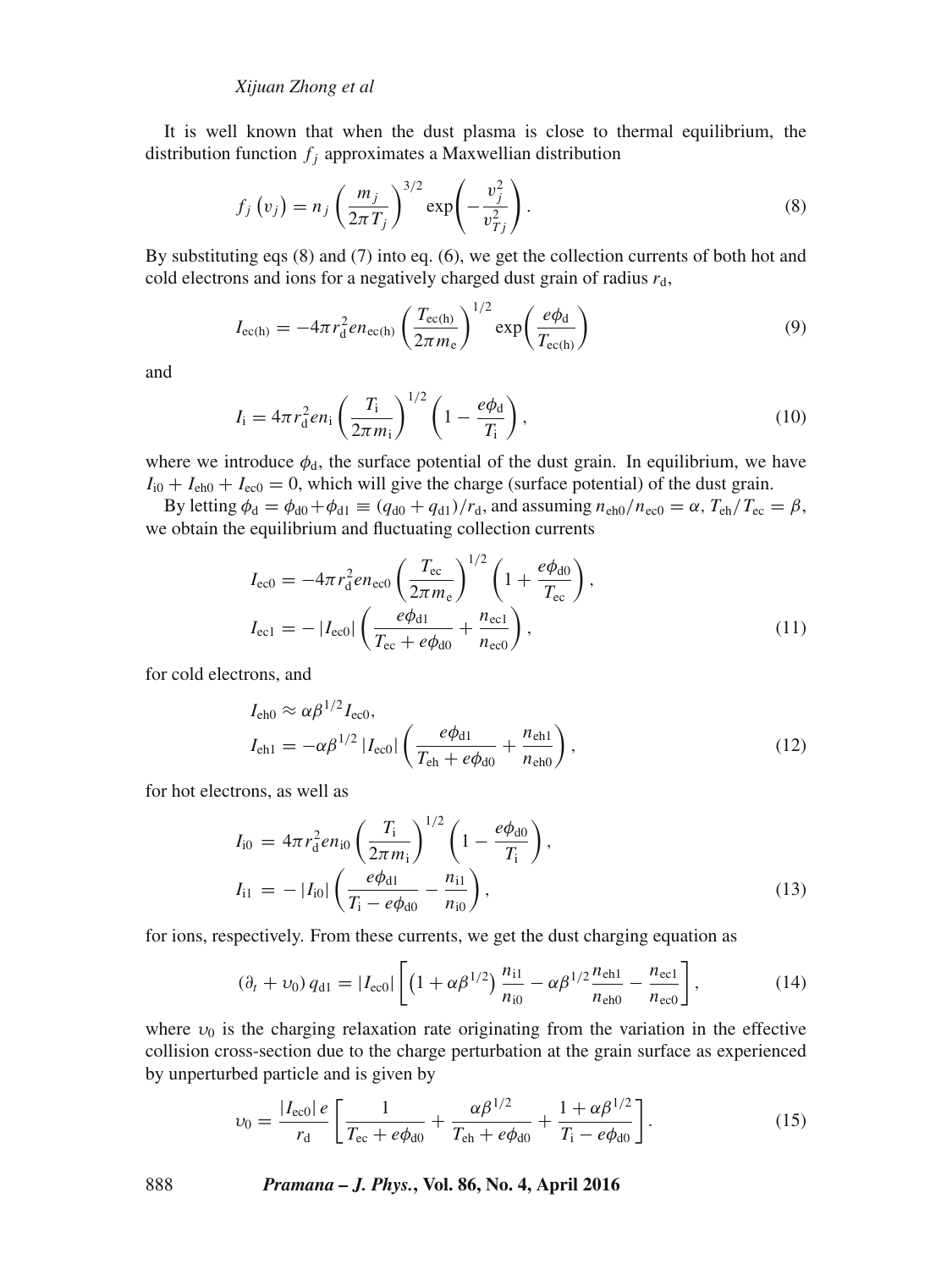### *Dust-acoustic mode in two-temperature electron plasmas*

Substituting the values of cool electron, hot electron and ion number densities from eq. (4) into the Fourier component of eq. (14), we obtained the following form for the fluctuating charges:

$$
\tilde{q}_{d1} = -\frac{i|I_{\text{ec0}}|e\left[\frac{1+\alpha\beta^{1/2}}{T_{\text{i}}} + \frac{\alpha\beta^{1/2}}{T_{\text{eh}}} + \frac{1}{T_{\text{ec}}}\right]\tilde{\varphi}_1}{\omega + i\nu_0}.
$$
\n(16)

Now, eqs  $(1)$ ,  $(2)$ ,  $(3)$ ,  $(4)$  and  $(16)$  model a closed form for the dust fluid dynamics by taking into account the effects of two-temperature electrons and the associated charge fluctuation.

### **3. Dispersion relation and dissipation rate of DAWs**

Generally, the dispersion equation of plasma electrostatic excitations is obtained by Fourier analysing the Vlasov, Poisson and Maxwell equations. Following [10,31], we have

$$
\varepsilon(\omega, k) = 1 + \chi_{\text{eh}} + \chi_{\text{ec}} + \chi_{\text{i}} + \chi_{\text{d}} = 0,\tag{17}
$$

where  $\chi_i$  are the susceptibilities of the *j*th plasma particles. In the extremely low DAWs phase regime,  $\omega/k \ll v_{\text{tc}}$ ,  $v_{\text{ti}}$ ,  $v_{\text{th}}$ , then the susceptibilities of cold, hot electrons and ions can be expressed as

$$
\chi_{\rm ch} + \chi_{\rm ec} + \chi_{\rm i} \simeq \frac{1}{k^2 \lambda_{\rm dec}^2} + \frac{1}{k^2 \lambda_{\rm deh}^2} + \frac{1}{k^2 \lambda_{\rm di}^2},\tag{18}
$$

where  $\lambda_{\text{dec(h)}} \equiv \sqrt{T_{\text{ec(h)}}/4\pi n_{\text{ec(h)}} 0e^2}$  and  $\lambda_{\text{di}} \equiv \sqrt{T_i/4\pi n_i e^2}$  are the cold (hot) electron and ion Debye radius, and using eqs  $(1)$ ,  $(2)$  and  $(16)$  in eq.  $(3)$ , one obtains the dust susceptibility as

$$
\chi_{\rm d} \simeq -\frac{\omega_{\rm pd}^2}{\omega^2} + \frac{k_{\rm dch}^2}{k^2} \frac{\omega_{\rm c}}{\upsilon_0 - i\omega},\tag{19}
$$

where

$$
k_{\text{dch}}^2 = 4\pi n_{\text{d}0} q_{\text{d}0}^2 \left[ \frac{1 + \alpha \beta^{1/2}}{T_{\text{i}}} + \frac{\alpha \beta^{1/2}}{T_{\text{eh}}} + \frac{1}{T_{\text{ec}}} \right]
$$
(20)

is the charging dynamical wavenumber,  $\omega_c = |I_{\text{ec0}}| e / q_{\text{d0}}^2$  is the dust-charging frequency. Finally, the dispersion equation for DAWs in the two-temperature electron dust plasma with the charging effect can be written as

$$
\varepsilon(\omega, k) = 1 + \frac{1}{k^2 \lambda_{\text{Def}}^2} - \frac{\omega_{\text{pd}}^2}{\omega^2} + \frac{k_{\text{dch}}^2}{k^2} \frac{\omega_{\text{c}}}{\nu_0 - i\omega} = 0,\tag{21}
$$

where  $\lambda_{\text{Def}}^{-2} = \lambda_{\text{deh}}^{-2} + \lambda_{\text{dec}}^{-2} + \lambda_{\text{di}}^{-2}$  is the dusty plasma Debye radius [10,31].

Naturally, the dielectric response function can be separated into the real and imaginary parts, i.e.,

$$
\varepsilon(\omega, k) = \text{Re}\,\varepsilon(\omega, k) + \text{Im}\,\varepsilon(\omega, k),\tag{22}
$$

where Re  $\varepsilon(\omega, k) = 0$  determines the dispersion relations of the DAWs. In order to obtain the damping or instabilities of DAWs, we present the wave frequency in the form  $\omega =$ 

*Pramana – J. Phys.***, Vol. 86, No. 4, April 2016** 889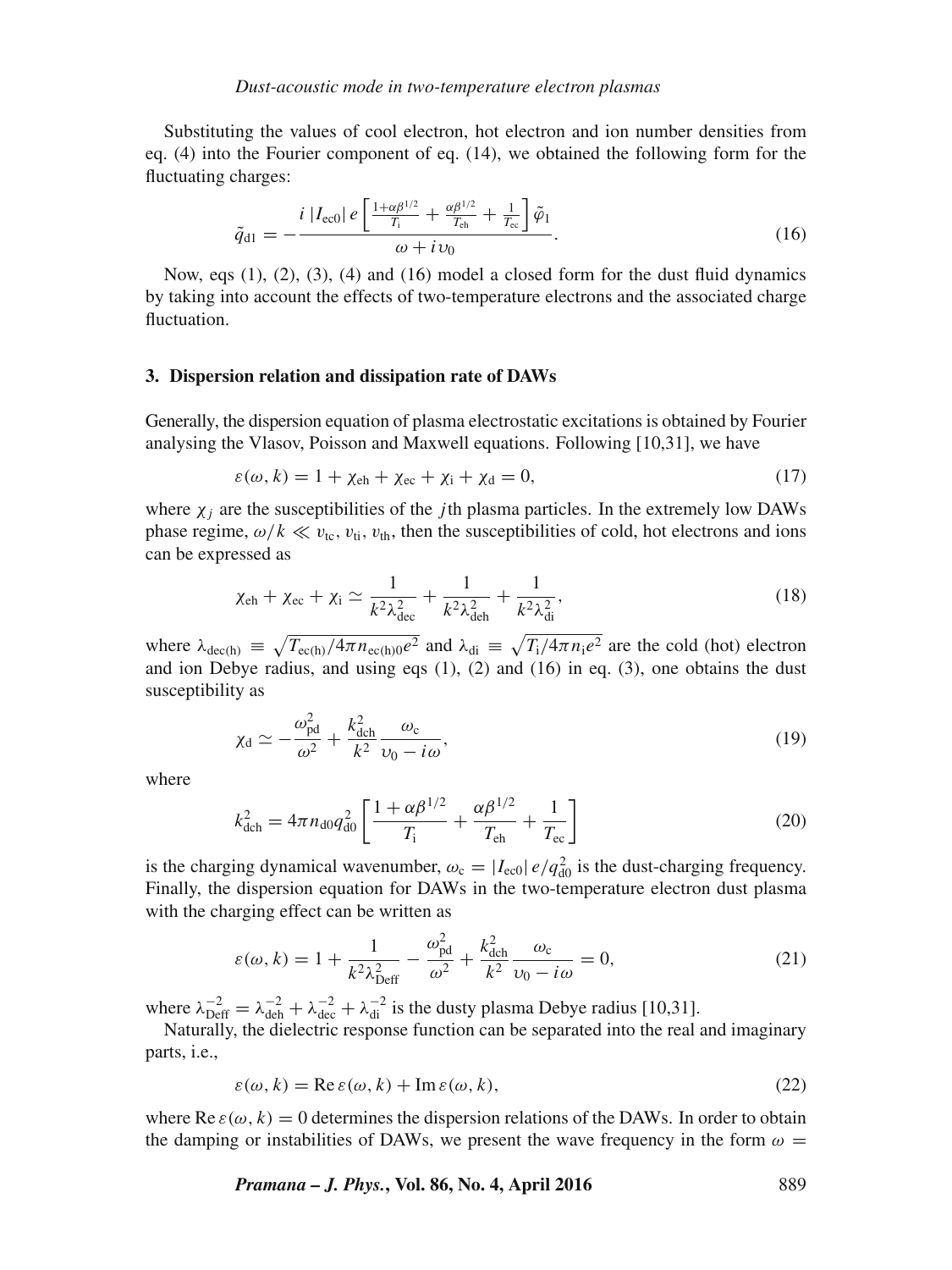

**Figure 1.** The dispersion relation of DAWs, (**a**) with different temperature ratios of hot and cool electrons ( $\beta$ ), that is,  $\beta = 500$  (solid line), 200 (dashed line), 100 (dotted line) and 50 (dot–dashed line); (**b**) with different number density ratios of hot and cold electrons ( $\alpha$ ), namely,  $\alpha = 4/5$  (solid line), 1/2 (dashed line), 2/7 (dotted line), 1/5 (dot–dashed line).

 $\omega_r + i\gamma$ , where  $\omega_r(k)$  is the dispersion relation and  $\gamma = -\text{Im}\,\varepsilon(\omega, k)/[\partial \text{Re}\,\varepsilon(\omega, k)/\partial \omega]$  is imaginary part of the frequency for wave instability ( $\gamma > 0$ ) and damping or dissipation  $(y < 0)$  in our designations. In the present model, we have

$$
\gamma = -\frac{\omega_{\rm c}\omega}{\frac{k^2}{k_{\rm dch}^2}\frac{\omega_{\rm pd}^2(v_0^2 + \omega^2)}{\omega^3} - \frac{2\omega_{\rm c}v_0\omega}{v_0^2 + \omega^2}}.
$$
\n(23)

It is shown obviously that when the dust-charging frequency  $\omega_c = 0$ , then  $\gamma = 0$ , which means that this imaginary frequency is the result of the fluctuating charge. Then we can call it a dissipation rate rather than growth rate of instability.

We first examine the dispersion behaviour of DAWs. The  $\omega$  vs. k plots are shown in figure 1, where figure 1a shows different hot and cold electron temperature ratios, i.e.  $\beta = 500, 200, 100$  and 50; and figure 1b shows different number density ratios of hot and cold electrons, i.e.  $\alpha = 4/5$ ,  $1/2$ ,  $2/7$  and  $1/5$ . Next, we examine the dissipation behaviour of DAWs under the same parameters of figure 1. The  $\gamma$  vs. k plots are shown in figure 2, where figure 2a with different value of  $\beta$  and figure 2b with different value



**Figure 2.** The dissipation rate of DAWs, (**a**) with different temperature ratios of hot and cold electrons ( $\beta$ ), that is,  $\beta = 500$  (solid line), 200 (dashed line), 100 (dotted line) and 50 (dot–dashed line); (**b**) with different number density ratios of hot and cold electrons ( $\alpha$ ), namely,  $\alpha = 4/5$  (solid line), 1/2 (dashed line), 2/7 (dotted line), 1/5 (dot–dashed line).

#### 890 *Pramana – J. Phys.***, Vol. 86, No. 4, April 2016**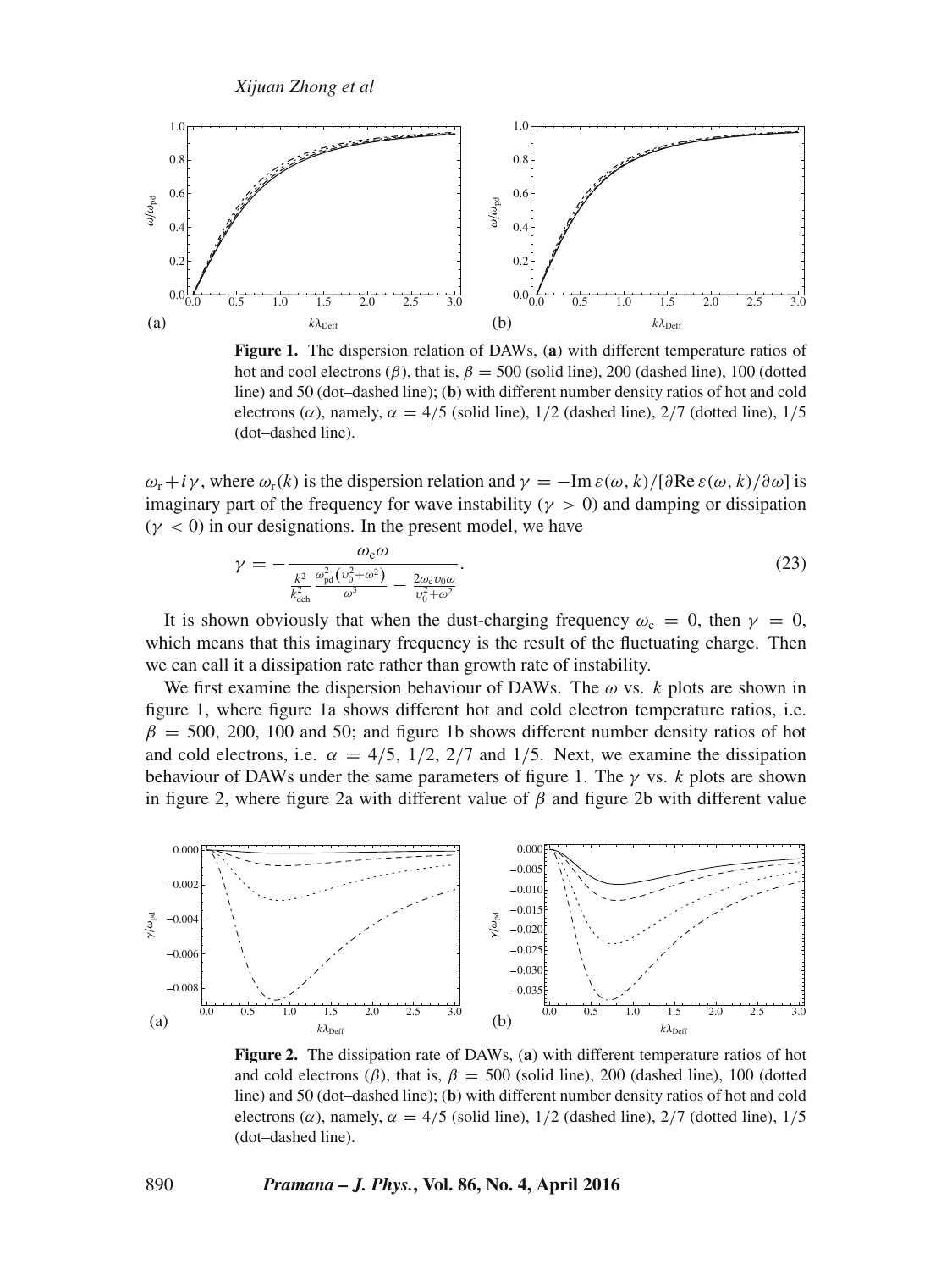of  $\alpha$ . As shown in figures 1 and 2, by decreasing both  $\beta$  and  $\alpha$ , the phase of the DAWs increases, whereas the dissipation rate decreases.

## **4. Results and discussion**

The dispersion characteristics of the DAWs in dust plasmas with two-temperature electrons, singly ionized positive ions and negatively charged micron-size dust grain are investigated in the present paper. In our model, the electrons are assumed to be Maxwellian, and the charge fluctuation effects are taken into account. First, the equilibrium and the fluctuating collection currents carried by two-temperature electrons and ion currents are calculated by OML theory. Then, by considering the effects of two-temperature electrons and the associated charge fluctuation, the dispersion equation of DAWs is given and analysed. Traditionally, the effect of electrons on the dust-acoustic mode is insignificant. They merely modify the Debye shielding of the dust grains and the wave phase of the dustacoustic mode, if the fluctuating charge of the dust by the background plasma electrons and ions are not taken into account. Nevertheless, the present results show that the effects will introduce a dissipation on the mode. The process of dust charge fluctuation is accompanied by inelastic particle collisions between dust grains and electrons. Accordingly, this inelastic collision results in the dissipation effect for dust-acoustic waves [12,32]. On the other hand, the dispersion and the dissipation depend on the temperature ratio and the number density ratio of hot and cold electrons. As shown in the figures, by decreasing  $\beta$  and  $\alpha$ , the phase of the DAWs increases, whereas the dissipation rate decreases. We can infer that the main source for the dissipation is the attachment of the hot electron components on the dusty grains, as it is more mobile when compared to cold electrons and ions.

#### **Acknowledgements**

The project is supported by the National Natural Science Foundation of China (No. 11178002), the International S&T Cooperation Program of China (No. S2014ZR0016), the Natural Science Foundation of Jiangxi (No. 20151BAB212010) and the Science Foundation for Youths of Jiangxi Education Committee (No. GJJ14224).

### **References**

- [1] C K Goertz, *Re*v*. Geophys.* **27**, 271 (1989)
- [2] D A Mendis and M Rosenberg, *Annu. Re*v*. Astron. Astrophys.* **32**, 419 (1994)
- [3] F Verhesst, *Astrophysics Space Sci. Library* **30** (2000)
- [4] P K Shukla and D Resendes, *Phys. Plasmas* **7**, 1614 (2000)
- [5] P K Shukla and A A Mamun, *Plasma Phys. Control. Fusion* **44**, 395 (2002)
- [6] S Benkadda, V N Tsytovich and A Verga, *Plasma Phys. Control. Fusion* **16**, 321 (1995)
- [7] J Winter, *Plasma Phys. Controll. Fusion* **40**, 1201 (1998)
- [8] W P West *et al*, *Plasma Phys. Rep.* **48**, 1661 (2006)
- [9] G E Morfill and A Ivlev, *Re*v*. Mod. Phys.* **81**, 1353 (2009)
- [10] P K Shukla and B Eliasson, *Re*v*. Mod. Phys.* **81**, 25 (2009)
- [11] S Khrapak and G Morfill, *Contrib. Plasma Phys.* **49**, 148 (2009)